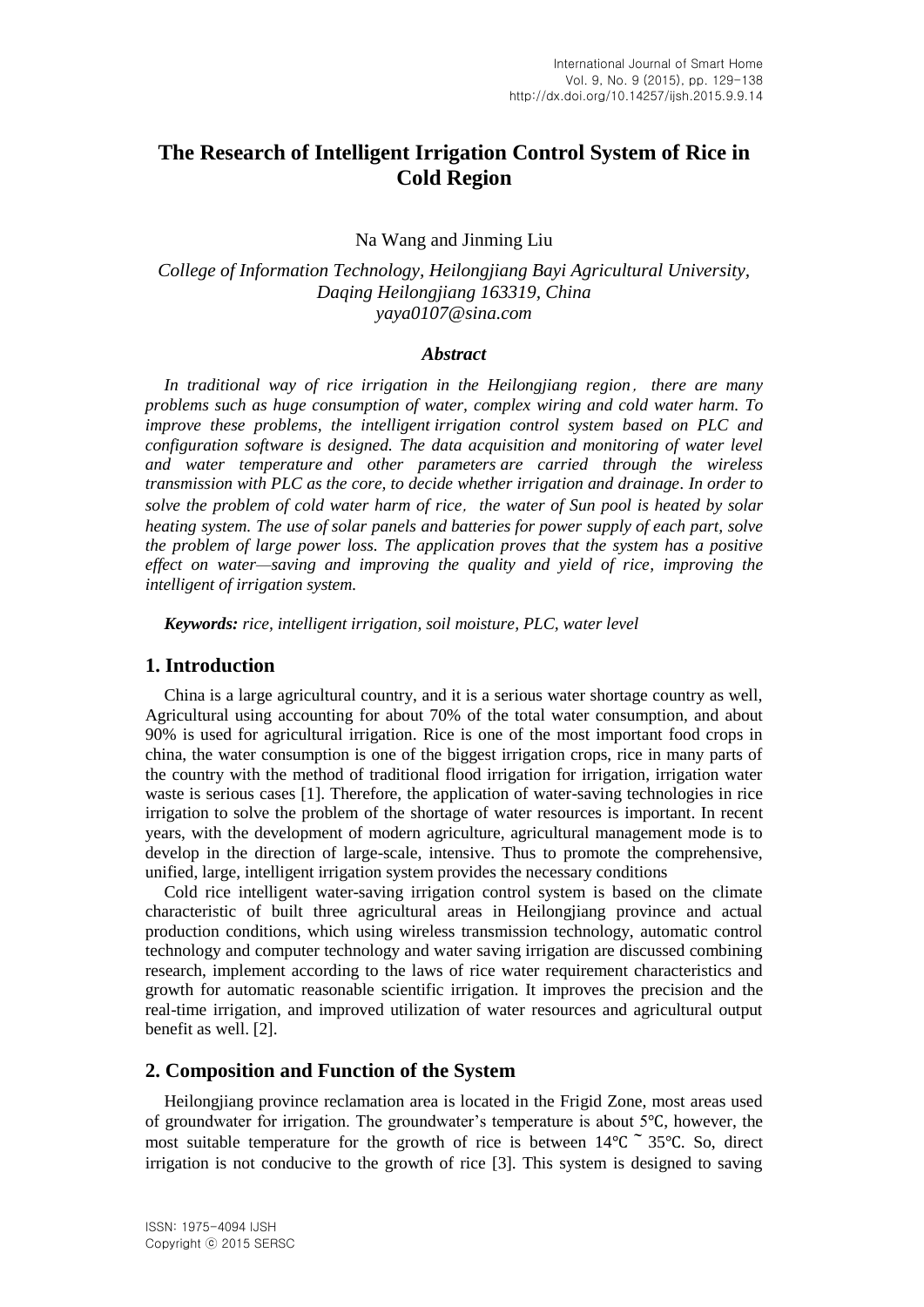irrigation water at the same time, adjust the water temperature to an appropriate value to increase rice production and improve rice quality.

This system contains the upper unit state monitoring module, PLC, wireless data transmission radio, the environment parameter acquisition module, the groundwater heating module and intelligent water-saving irrigation module. In order to make the system work reliably, the system utilizes both cable and solar panels for uninterrupted power supply. PLC collects data information and sends commands to communicate with wireless transmission station. The system overall structure is shown in Figure 1.



**Figure 1. Overall System Structure Diagram**

#### **2.1. PC Configuration and Monitoring Module**

PC using configuration software for real-time monitoring and management of various operation parameters, and at the same time in the form of a graph field of visual display, water level and water temperature of the drying tank level information. Through the upper computer can manually change some operation parameters, it sending the command of irrigation and drainage to control paddy water, and sending warmer water injection command control drying temperature of the pool water level etc. The upper computer and the PLC remote wireless monitoring network composed of a multipoint.

## **2.2. PLC**

PLC (programmable logic controller) has many advantages of convenient use, simple programming, high performance price ratio, strong anti-interference ability, high reliability and easy function expansion has become the most important means of control, real-time control of industrial on-site. In this system, PLC is the core part of the whole control system, installed in at the scene of the farmland irrigation, use of wireless communications mode and distribution in the data acquisition equipment, the upper computer to realize data exchange of irrigation area [4]. On the one hand, PLC for data acquisition device sends commands to the executive device and collecting irrigation project in the equipment (such as solenoid valves) sends control command to open the closed; on the other hand, the PLC receives data from the underlying data acquisition device upload and PC transfer instruction and carries on the analysis, processing and storage.

#### **2.3. Wireless Data Radio**

In the water-saving irrigation control system, agriculture irrigation area is large, and the limitation of the regional environment, large-scale use of wired control approach is not only to the production of crops bring a lot of interference, and wiring complexity which wiring cost is very high, wireless control very good solution to this problem[5-8].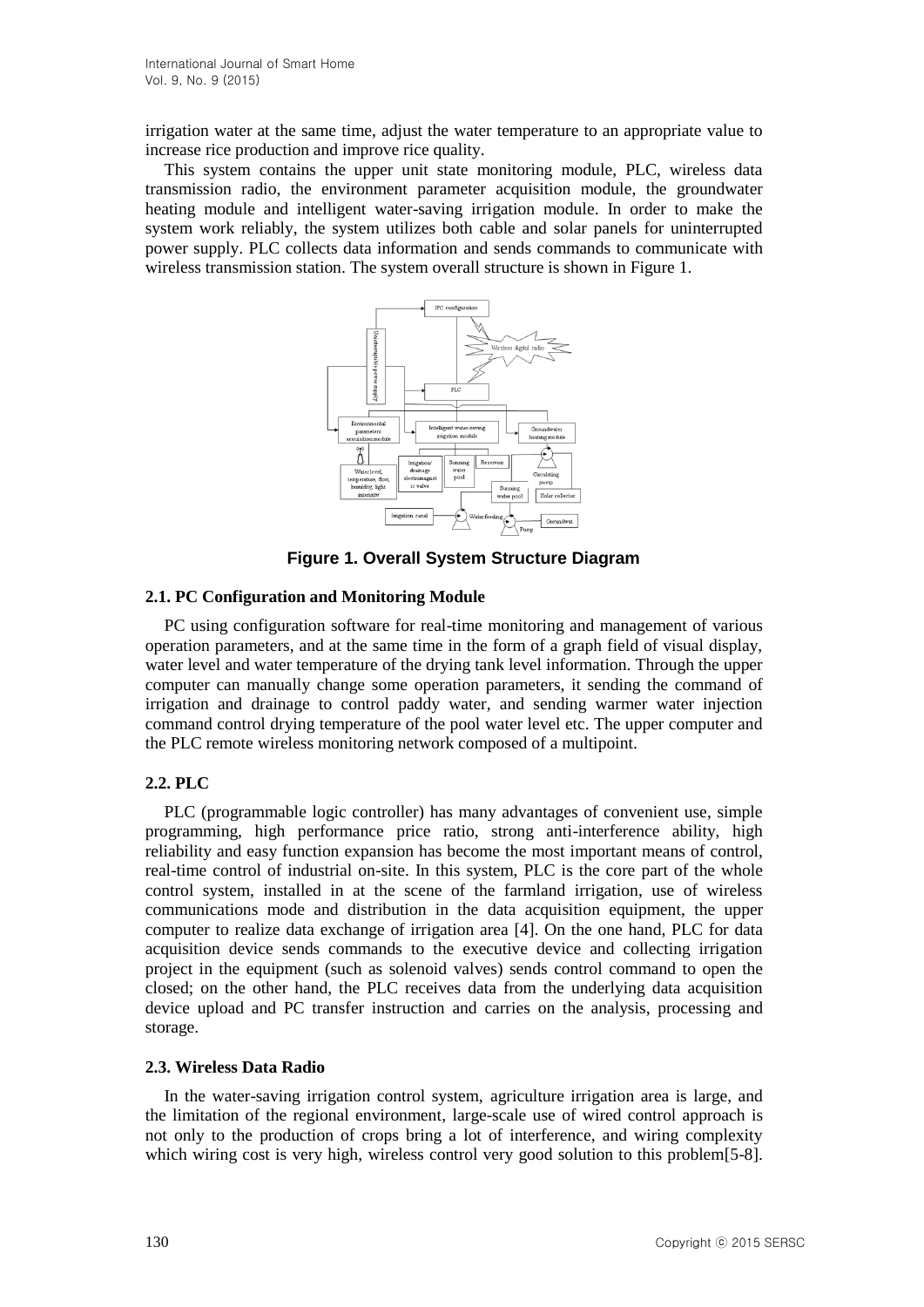Wireless data radio use transparent way of working, responsible for the transmission of a machine to collect and monitor data center operating instructions. Wireless transceiver using transparent way of working, responsible for the transmission of the lower machine of the data acquisition and monitoring center issued the operation instruction.

#### **2.4. Environmental Parameter Acquisition Module**

Through the sensor to detect the water level, water temperature, light intensity, and traffic data information, all the environment parameters to the PLC, judged by performed by the PLC to determine the next steps.

#### **2.5. Groundwater Warming Module**

Heilongjiang province area's groundwater temperature is usually around 5℃, direct irrigation will delay rice growing process, and decrease the rice quality. If only use sun sink temperature, it could not achieve the desired temperature in a short time. In the sun water pool set up large vacuum tube solar collectors, When the water temperature is below the lower limit value, using circulating pump of the water from the sun sink into the cycle to the heating tube heating, when the sun sink in the water temperature control in setting between the upper and lower, circulating pump stop working, when the temperature reaches the upper limit.

#### **2.6. Intelligent Water-Saving Irrigation Module**

PLC put the amount of water needed for growth period of rice water level sensor data with lattice Tanaka passed the comparative, to decide whether to electromagnetic valve opening and closing irrigation and drainage, irrigation or drainage on paddy field. Paddy field in excess water is discharged into the reservoir for storage, for the next irrigation cycle, so as to realize the automation of irrigation cycles.

## **3. Design of Rice Intelligent Control Irrigation System in Cold Region**

This system realizes the automatic, semi-automatic and manual three irrigation methods. The main controller of the system is PLC. The data in sunning water pool and paddy are obtained by the temperature and humidity, water level, light intensity and other sensors, and which are transferred to PLC and PC configuration monitoring software. The system according to the related algorithm opens and closes irrigation solenoid valve, drainage solenoid valve and solar heating systems. Due to the command for some special reason to paddy irrigation or drainage, the one way by changing the parameter is settings to achieve semi-automatic irrigation and drainage, another way is open to irrigation solenoid valve or drainage solenoid valve on the PLC touch screen by staff to achieve manual irrigation and drainage.

#### **3.1. Hardware Design**

**3.1.1. PLC Design:** Based on a variety of PLC product performance, price comparison, the PLC control system with Mitsubishi. FX2N series has the advantages of small volume, high working reliability, high cost performance and module structure. At the same time, according to the expansion of the system need to be flexible.PLC and the external input and output devices, wireless digital radio and UPS connection relationship as shown in table 1 [9].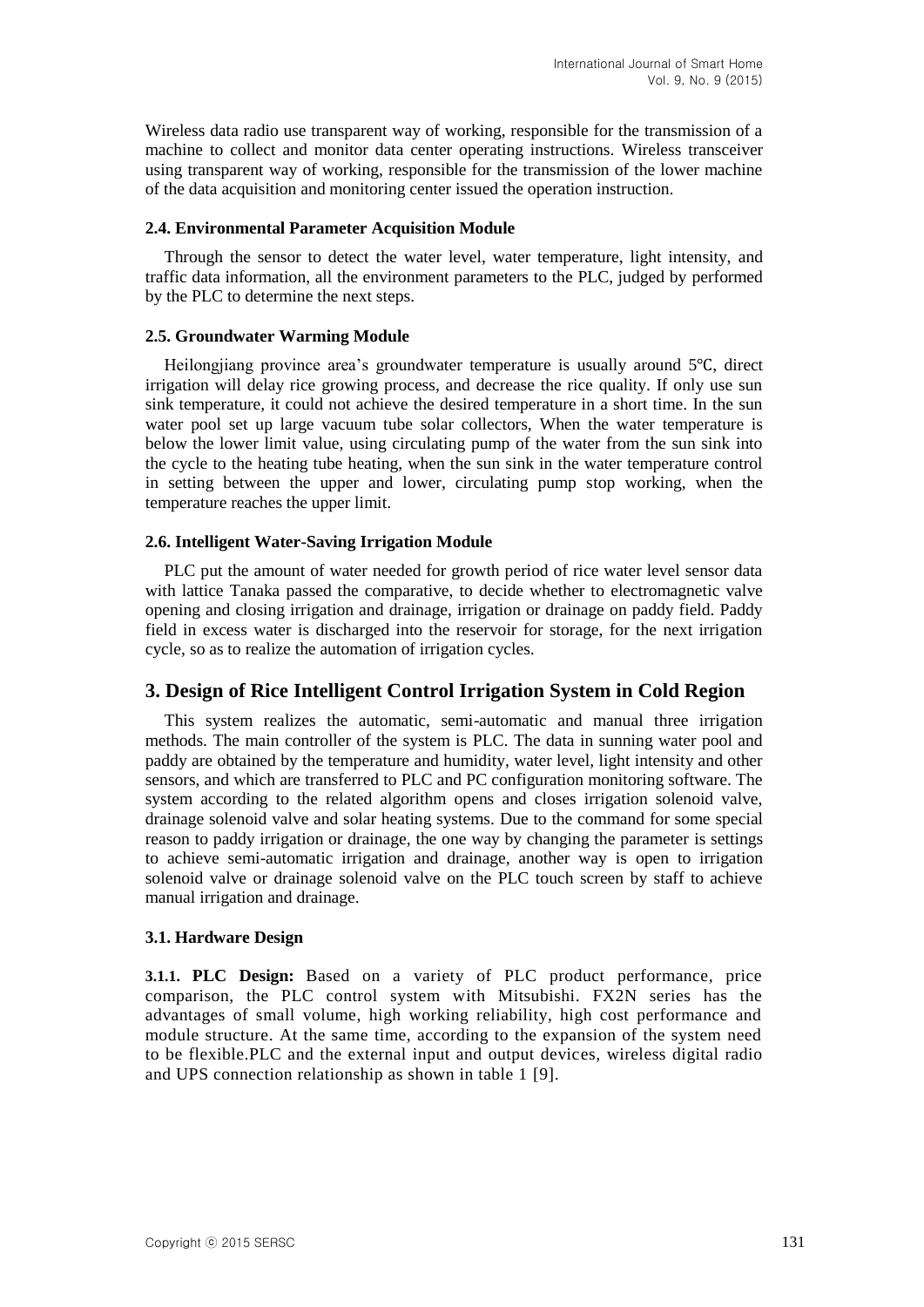|               | peripheral equipment                            |  |  |
|---------------|-------------------------------------------------|--|--|
| PLC terminal  |                                                 |  |  |
| Analog A0     | main channel flow meter                         |  |  |
| Analog A1     | Nozzle flow meter                               |  |  |
| Analog A2     | Outlet flow meter                               |  |  |
| Analog A3     | Water level sensor                              |  |  |
| Analog A4     | Soil moisture sensors                           |  |  |
| Analog A5     | Temperature sensor                              |  |  |
| Analog A6     | Light intensity sensor                          |  |  |
| Analog A7     | Rain sensor                                     |  |  |
| Switch X0-X5  | Solenoid valve opening position switch in place |  |  |
| Switch X6-X13 | Solenoid valve closing position switch in place |  |  |
| Switch Y0-Y5  | Open relay                                      |  |  |
| Switch Y6-Y13 | Close relay                                     |  |  |
| R 485         | Wireless digital radio                          |  |  |

## **Table 1. PLC and Peripheral Connectivity**

**3.1.2. IPC Design:** The IPC is Advantech's IPC-610, pre-loaded Factory Talk View with Rockwell company development based on the Windows operating system. It manages the various operating parameters and remote control of the irrigation system.

**3.1.3. Wireless Digital Radio:** The wireless digital radio of system is NISSEI ND250A[10].Its transmit power is  $1 \sim 10W$ , and data transmission dedicated band is 220-240MHz, automatic tuning, dual memory, never run frequency; Its operating temperature range:  $-40 \degree C \sim +70 \degree C$ ; It has all kinds of perfect protective functions, such as the power supply reverse connect protection, transmitter "long hair" protection, antenna open circuit and short circuit protection, etc.; It adopts double VCO design, the start-up time of transmitter is less than 5mS, transceiver fast conversion speed; Its power consumption is ultra-low, waiting for the current is only 50 Ma (lower power saving mode and sleep mode power consumption is lower). Its bit error rate is very low: ≤10-7@-105dBm 2.4kbps. NISSEI ND250A transmission distance can be up to a few tens of kilometers, which satisfy the reliable wireless data transmission distance between remote configuration and monitoring module and PLC, PLC and each sensor.

**3.1.4. Sensor:** Water level sensor of the system is the BANNER T30U liquid level sensor. The BANNER T30U: The detection distance of 150mm  $\sim$  1m and 300mm  $\sim$  2m, response time of 48ms and 96ms, analog output  $4 \sim 20 \text{mA}$ , error of  $\pm 2\%$ , working temperature of- $20^{\circ}C^{-}$  +70°C, with reversed polarity and transient over-voltage protection, overload protection, short circuit protection, and other functions. Due to the topography and wind problem, each paddy field installs 10 water level sensors in different positions. T Take 10 for the final result of the average of sensor measured values of sensor is the final water level value of paddy. Temperature sensor of the system is BM100-D wireless temperature sensor. The BM100-D: measuring temperature -40 °C  $\sim$  + 150 °C, measurement accuracy± 0.5 ℃. BM100-D transmission mode is sent immediately when the temperature changes, otherwise sent once in 10 minutes. Humidity sensor of the system is MC-TS2100,range: 0 ~ 100, -50-150 °C, resolution: 0.1%, 0.1 °C,absolute error: $\pm 2\%$ , $\pm 0.1$  °C, relative error:  $\pm$ 3%, $\pm$ 0.2 °C. The solar light intensity is measured by the light intensity sensor, when it is less than 0.3 Lux, solar heating system stops working. The system uses GZD illumination system transmitter, measuring wavelength range:  $380$ nm ~  $730$ nm, accuracy:  $\pm 7\%$ , temperature characteristics:  $\pm 0.5\%$  °C, measuring range:  $0 \sim 200000$ Lux. GZD has good linearity, good waterproof performance, high reliability, beautiful structure, installation convenience, strong anti-jamming capability, etc.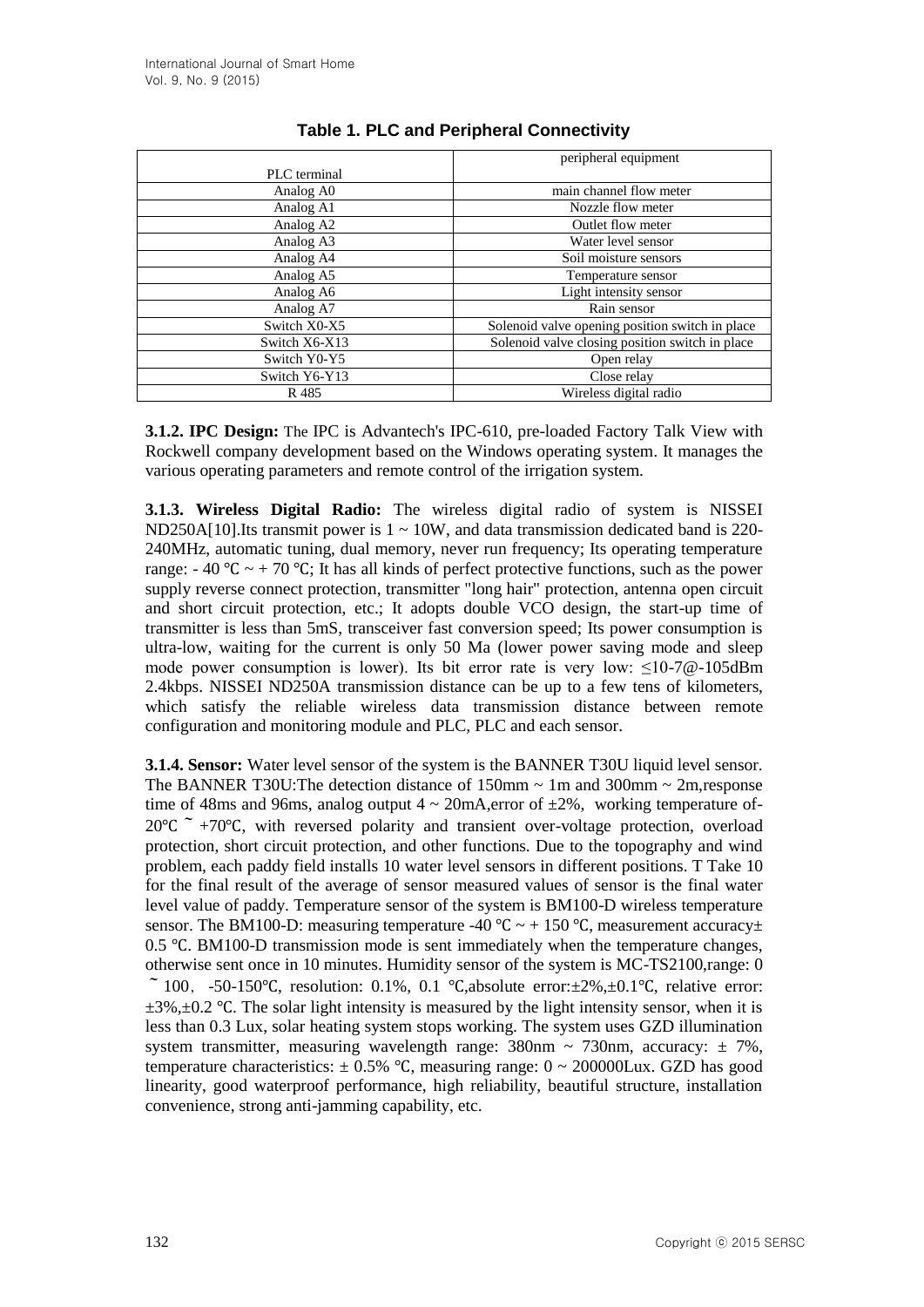**3.1.5. Flow Meter:** In paddy, the open flow meter is installed in the main canal and drainage, and electromagnetic flow meter is installed at the entrance to the grid fields, which is to compare the relationship between actual irrigation amount and required amount, and displacement. Open channel flow meter of the system is  $HOH - L - 01$ Doppler ultrasonic open channel flow meter, which can measure the average flow velocity, water depth, and water temperature at the same time. HOH  $- L - 01$  has the advantages of high measuring precision, no head loss, and it could not build a slot or weir and good anti-theft performance.

**3.1.6. Electric Valve Actuator:** In order to realize the remote control, irrigation and drainage, the system on the basis of common butterfly valve installed electric actuator. Electric valve actuators are mainly to receive and implement the control commands sent from the PLC, which is to control the switch valve, and which is to upload timing the valve switch information to PLC.

### **3.2. Software Design**

**3.2.1. The Design Of Irrigation Control Strategy:** Control system according to the law of water requirement in different growth period of rice, the use of controlled irrigation technology respectively formulate the growth period of rice irrigation control strategy. Is given priority to with accumulation of the rain, only green rice paddies surface phase keep thin layer, other each growth period were no longer set up water. In tillering stage, the upper limit of Soil moisture is saturated, and the lower limit control in 60% of the saturated moisture content. In jointing-booting stage, the Upper limit of Soil moisture is saturated, and the lower limit is 80% of saturated water content. It is to adopt this method with dry days after the irrigation water again, rains not irrigation, rain drained. It is light control in heading-flowering stage. The upper limit of Soil moisture is saturated, and the lower limit of Soil moisture is 80% of saturated water content. In the milk stage, it is central control, and the lower control to 60% of the saturated moisture content. Rice fertility soil moisture control is standard as shown in Table 2.

| Growth stages        | Water<br>level (mm) | The lower<br>limit of Soil<br>moisture (% | The upper<br>limit of Soil<br>moisture $(\% )$ | Rainwater storage depth |
|----------------------|---------------------|-------------------------------------------|------------------------------------------------|-------------------------|
| Turning green        | 5                   |                                           |                                                | $5 - 25$                |
| Early tillering      |                     | 100                                       | 80                                             | $0 - 50$                |
| Mid tillering        |                     | 100                                       | 70                                             | $0 - 70$                |
| Late tillering       | $\theta$            | 100                                       | 60                                             |                         |
| Jointing-<br>booting |                     | 100                                       | 70                                             | $0 \sim 70$             |
| Tasselling-          |                     | 100                                       | 80                                             | $0 \sim 70$             |
| flore                |                     |                                           |                                                |                         |
| Milk ripe            |                     | 100                                       | 70                                             | $0 - 20$                |
| Yellow ripening      |                     |                                           |                                                |                         |

**Table 2. Water Control Standard in Rice's Birth Stage**

**3.2.2. The Design of Power Supply System:** Power supply part throughout the entire system to work; only enough power and stable voltage can ensure the stability of the whole system. The whole system uses two powers to supply, one is wired, a way of the solar power. Another is solar powered. In order to achieve low power consumption, the system use mostly solar power and battery. The output voltage of solar module is 24v. At ordinary times, solar panels in the normal power supply to the battery charging at the same time. When solar power is insufficient, the battery ensures the required operating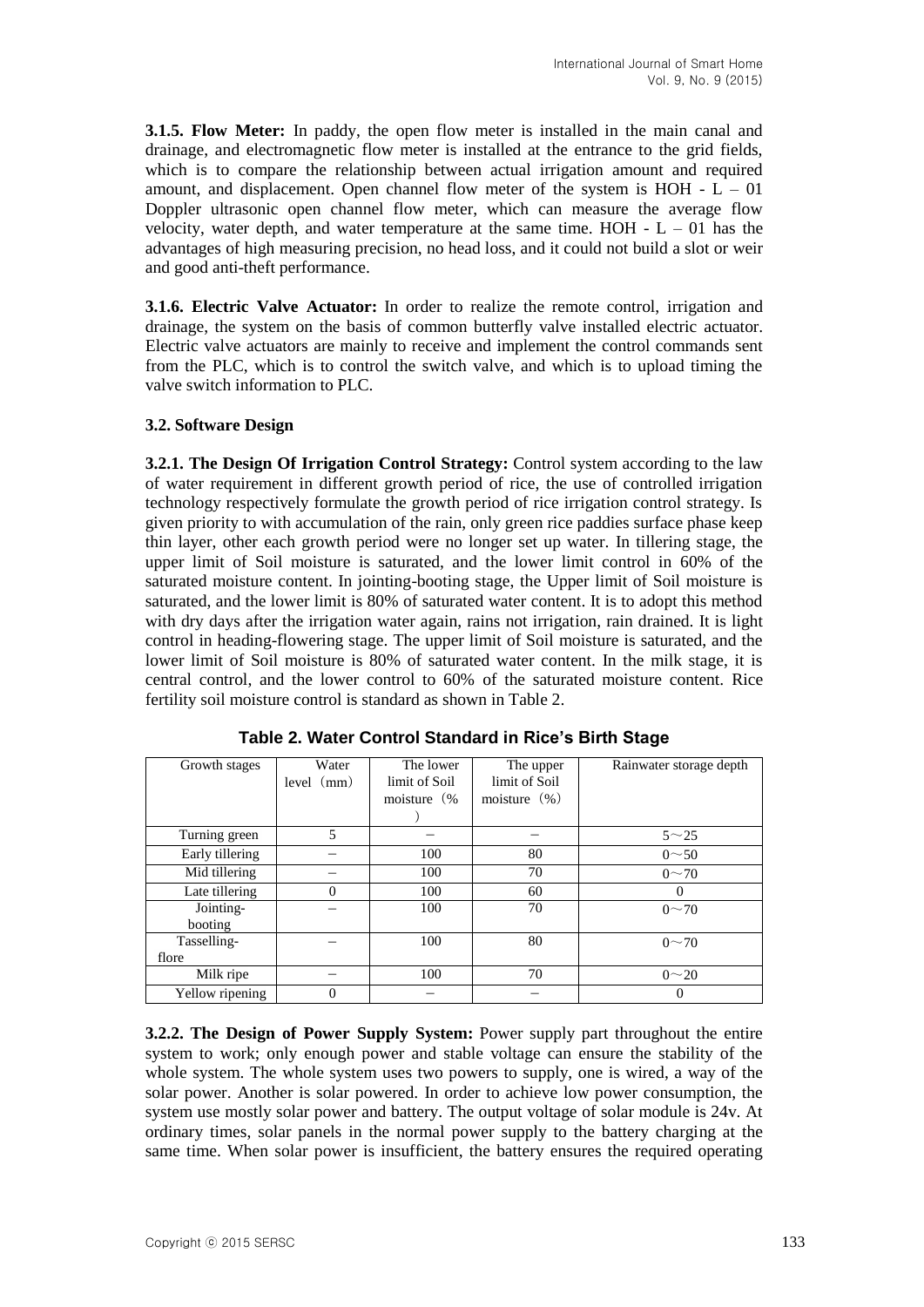voltage of solar. The required voltage of the processor and various sensors and valves is different, the effect of the power supply module converted 24v into a voltage used for each chip [11]. The structure of the solar power system is shown in Figure 2.



**Figure 2. Structure of the Solar Power System**

**3.2.3. The Design of the Communication Protocol:** System uses Mitsubishi FX2N series and computer link communication mode, namely the master-slave station protocol communication. Communication format: 8 bit data length, 1 stop bit, no parity bit. The entire network sends and receives data by using the same frequency. PLC station number will be unified numbering in communication.

The reading data format by the master computer sent to the slave computer is showed in Figure 3[12]. The content on the horizontal line is the data format for the master configuration monitoring software sent to the slave PLC. The data at the bottom of the horizontal line is response data from the slave PLC to the master configuration monitoring software. Data transfer order from left to right in turn. Each from the slave station has a unique number with two characters of hexadecimal. When the station number is 00H, it means that the master station is PLC. PC number is fixed at FFH. The first component is only the data register D. Component data returned from the station PLC is represented by in four hexadecimal characters.



**Figure 3. The Reading Data Format**

The writing data format by the master computer sent to the slave computer shown in Figure 4. Code definition in data is basically the same with reading data format by the master computer sent to the slave computer.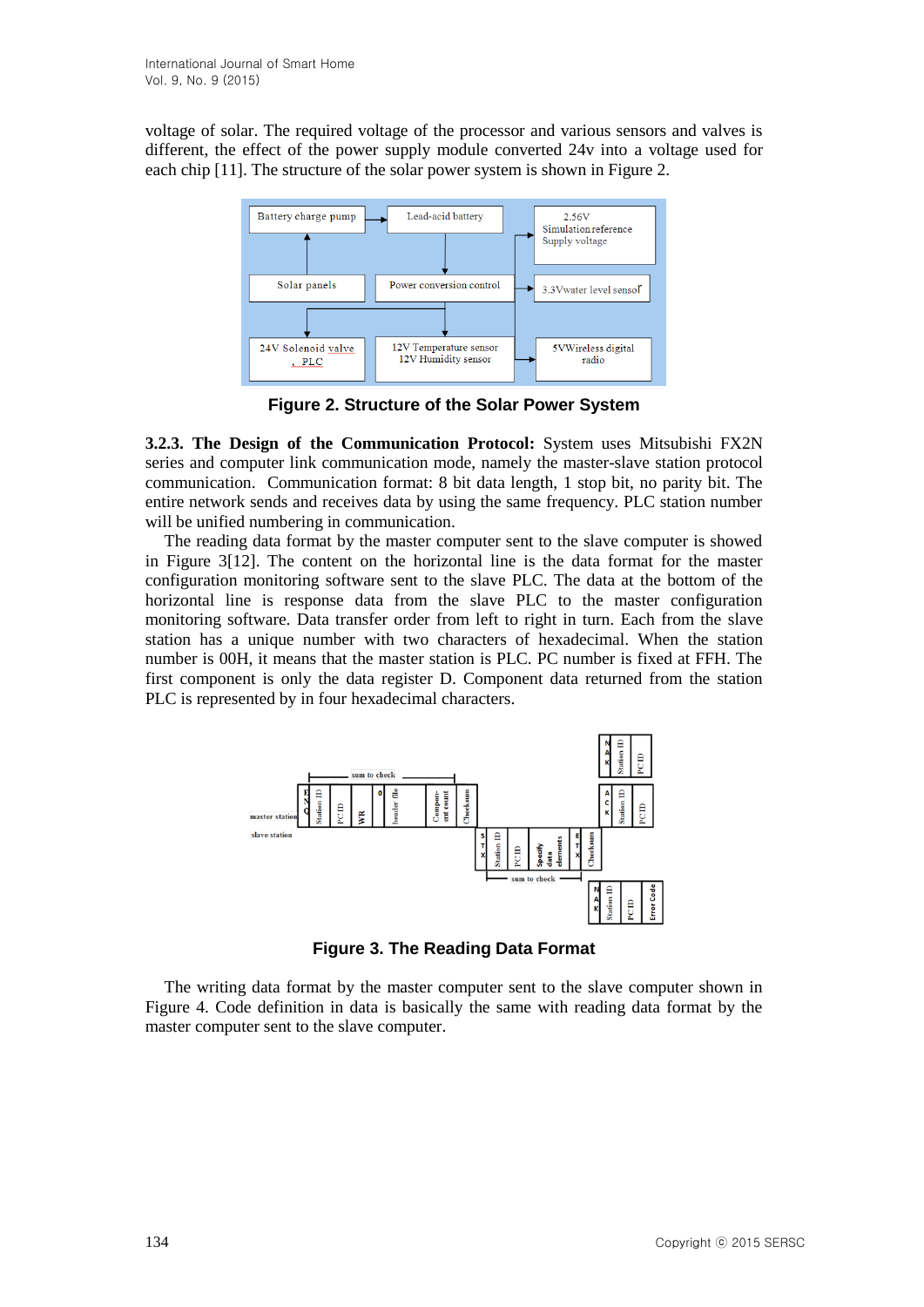

**Figure 4. The Writing Data Format**

**3.2.4. The Design of the Main Program:** Sun sink and solar water heater heating methods, it will achieve the required water temperature in each growth period of rice. The temperature of Sunning water pool is measured by the temperature sensor. When the water temperature is below the set thresholds, circulating pump continuously injected into the water from the sun sink into the solar collector to heat. Circulating pump stops working when the temperature reaches the upper limit. If the light intensity is lower than 0.3, the solar heating system is shut down. Intelligent irrigation system according to the water level and soil moisture conditions in paddy decides whether irrigation water or drainage water. If the temperature of the irrigation water is lower than the critical value of the period in which the growth temperature, stop irrigation and start solar heating systems. Software flow chart is shown in Figure 5.



**Figure 5. Flowchart of System Software**

## **4. Conclusion**

This system solves the problem of field power supply by using solar energy for PLC and sensor and electromagnetic valve. It breaks the limitations of wiring through wireless transmission way. This system with PLC as the core to realizes intelligent irrigation, implement well water temperature and remote monitoring, etc.

Figure 6 and Table 3 is statistical results after using the system. The comparison chart of water use efficiency and the comparison chart of irrigation water use efficiency are shown in Figure 6. The statistics of rice blast are shown in Table 3.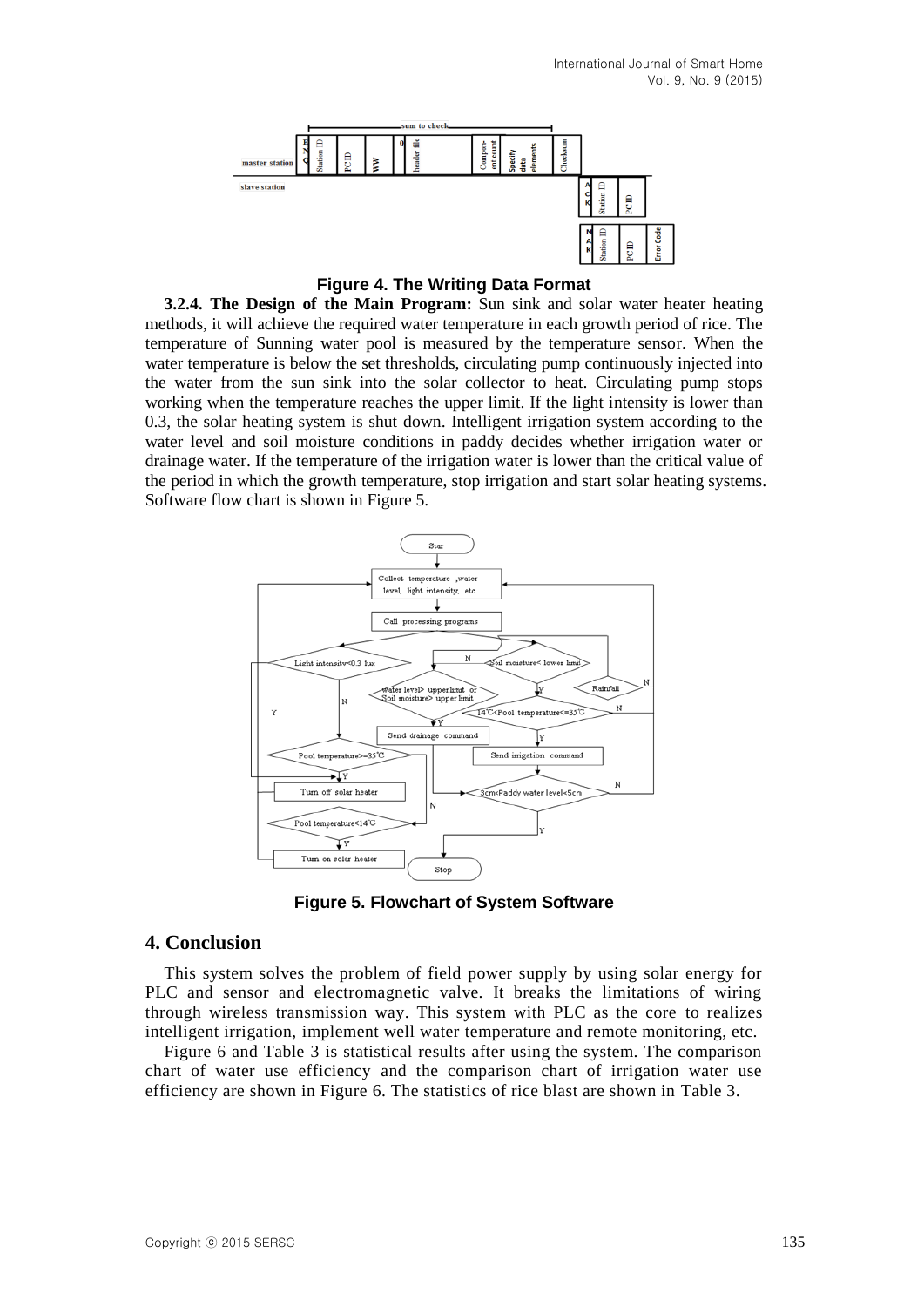

**Figure 6. Comparison Chart of Water Use Efficiency and Comparison Chart of Irrigation Water Use Efficiency**

| Water Management Model                 | Strain<br>$\mathbf{O}'_{\mathbf{0}}$<br>rate | Diseased leaves rates<br>$\frac{9}{6}$ | Disease index |
|----------------------------------------|----------------------------------------------|----------------------------------------|---------------|
| Average number<br>of common irrigation | 6.5                                          | 6.8                                    |               |
| Average number                         |                                              |                                        |               |
| of intelligent irrigation              |                                              |                                        |               |

**Table 3. Statistics of Rice Blast**

The results of application show that the application of rice in cold intelligent control system improve the rice quality, saving irrigation water, enhancing resilience of rice. For these tropical regions of large-scale rice production, the application of the system can get rid of the traditional agricultural production depend on the weather and use their experience production, embarking on the road of fine production, reducing labor use. The application results of this system is only in some regions in Heilongjiang province, and is obtained in field plot control conditions, its practical applications remains to be further validation.

#### **Acknowledgments**

The work is partially supported by the Teaching Reform Project of Heilongjiang Province of China (black teach high letter [2013] No. 351) under Grant No.365.

#### **References**

- [1] Y. C. Kuang,Y. Shen, J. N. Duan and S. B. Yao, "Transactions of the Chinese Society of Agricultural Engineering", vol. 4, no. 27, **(2011)**.
- [2] R. W. Coates and M. J. Delwiche, "Trans of the AS ABE", vol. 52, **(2009)**.
- [3] J. W. Ji, W. W. Deng and Y. Y. Zhao, "Journal of Shenyang Agricultural University", vol. 3, no. 44, **(2013)**.
- [4] B. Ramazan, "ISA Transactions", vol. 2, no. 50, **(2010)**.
- [5] [K.](http://ieeexplore.ieee.org/search/searchresult.jsp?searchWithin=p_Authors:.QT.Yunseop%20Kim.QT.&searchWithin=p_Author_Ids:38130186600&newsearch=true)Yunseop, R. [G.](http://ieeexplore.ieee.org/search/searchresult.jsp?searchWithin=p_Authors:.QT.Evans,%20R.G..QT.&searchWithin=p_Author_Ids:38123163100&newsearch=true) Evans an[d W.](http://ieeexplore.ieee.org/search/searchresult.jsp?searchWithin=p_Authors:.QT.Iversen,%20W.M..QT.&searchWithin=p_Author_Ids:38131128200&newsearch=true) M. Iversen, "IEEE Transactions on Instrumentation and Measurement", vol. 7, no. 57, **(2008)**.
- [6] [K.](http://ieeexplore.ieee.org/search/searchresult.jsp?searchWithin=p_Authors:.QT.Yunseop%20Kim.QT.&searchWithin=p_Author_Ids:38130186600&newsearch=true) Yunseop, [R.](http://ieeexplore.ieee.org/search/searchresult.jsp?searchWithin=p_Authors:.QT.Evans,%20R.G..QT.&searchWithin=p_Author_Ids:38123163100&newsearch=true) G. Evans and [W.](http://ieeexplore.ieee.org/search/searchresult.jsp?searchWithin=p_Authors:.QT.Iversen,%20W.M..QT.&searchWithin=p_Author_Ids:38131128200&newsearch=true) M. Iversen, "Journal of Irrigation and Drainage Engineering", vol. 7, no. 57, **(2008)**.
- [7] F. J. Pierce and T. V. Elliott, "Computers and Electronics in Agriculture", vol. 1, no. 61, **(2008)**.
- [8] J. Gutierrez, J. F. Villa-Medina, A. Nieto-Garibay and M. A. Porta-Gandara, "IEEE Transactions on Instrumentation and Measurement", vol. 1, no. 63, **(2014)**.
- [9] C. Liu, J. F. Shi and A. C. Li, "Journal of Agricultural Mechanization Research", vol. 11, no. 33, **(2011)**.
- [10] B. Stefano, "Ad Hoc Networks", vol. 8, no. 5, **(2007)**.
- [11] H. Q. Zhu, L. J. Yu, Y. H. Wang and Y. K. Jin, "Chinese Agricultural Mechanization", vol. 2, no. 35, **(2014)**.
- [12] J. F. Shi, C. Liu, A. C. Li and S. J. Yi, "Hubei Agricultural Sciences", vol. 11, no. 52, **(2013)**.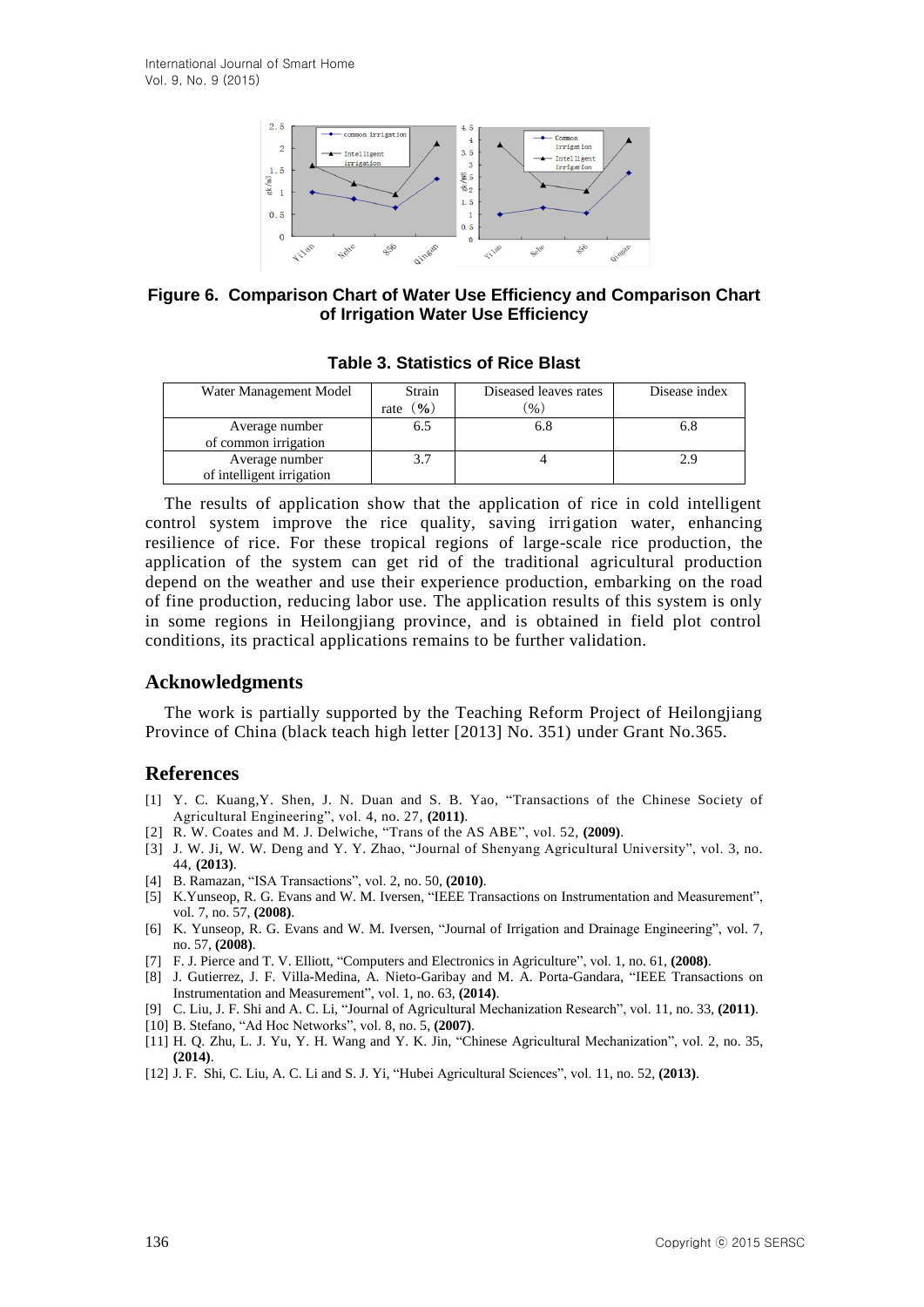# **Authors**



**Na Wang**, is currently a lecturer at Heilongjiang Bayi Agricultural University. She received master's degree in Shenyang University of Technology. Her research work is the application of information technology in agriculture.



**Jinming Liu**, is currently a lecturer at Heilongjiang Bayi Agricultural University. He received master's degree in Yanshan University. His research work is the application of information technology in agriculture.